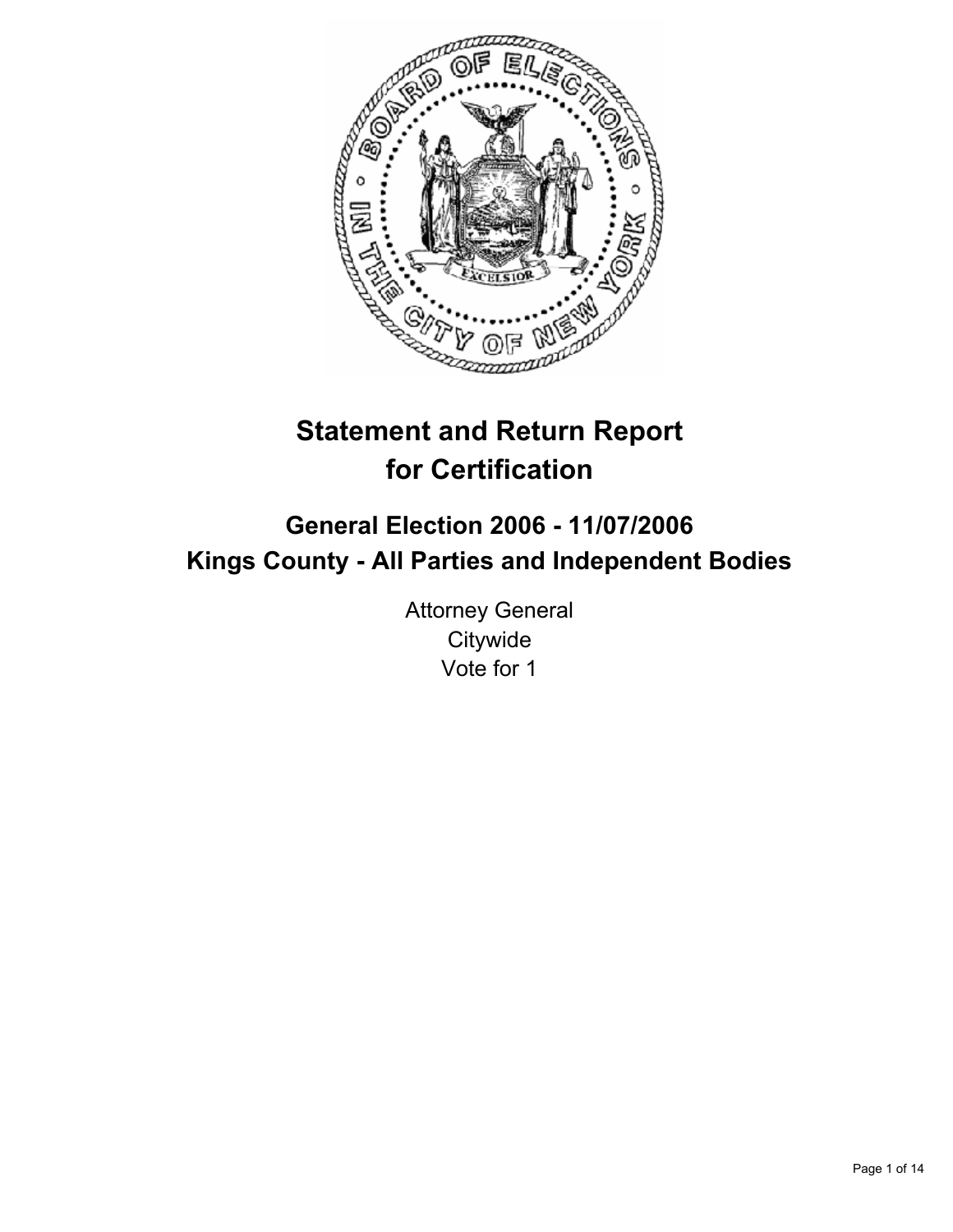

| PUBLIC COUNTER                      | 18,135 |
|-------------------------------------|--------|
| <b>EMERGENCY</b>                    | 32     |
| ABSENTEE/MILITARY                   | 146    |
| <b>AFFIDAVIT</b>                    | 320    |
| <b>Total Ballots</b>                | 18,667 |
| <b>JEANINE PIRRO (REPUBLICAN)</b>   | 774    |
| ANDREW M CUOMO (DEMOCRATIC)         | 12,889 |
| JEANINE PIRRO (INDEPENDENCE)        | 334    |
| <b>JEANINE PIRRO (CONSERVATIVE)</b> | 163    |
| ANDREW M CUOMO (WORKING FAMILIES)   | 764    |
| RACHEL TREICHLER (GREEN)            | 58     |
| CHRISTOPHER B GARVEY (LIBERTARIAN)  | 34     |
| MARTIN KOPPEL (SOCIALIST WORKERS)   | 40     |
| ALTON MADDOX (WRITE-IN)             | 3      |
| CHARLES BARRON (WRITE-IN)           | 1      |
| <b>Total Votes</b>                  | 15,060 |
| Unrecorded                          | 3,607  |

| PUBLIC COUNTER                      | 20,300 |
|-------------------------------------|--------|
| <b>EMERGENCY</b>                    | 193    |
| ABSENTEE/MILITARY                   | 366    |
| AFFIDAVIT                           | 235    |
| <b>Total Ballots</b>                | 21,172 |
| <b>JEANINE PIRRO (REPUBLICAN)</b>   | 3,271  |
| ANDREW M CUOMO (DEMOCRATIC)         | 13,173 |
| <b>JEANINE PIRRO (INDEPENDENCE)</b> | 457    |
| <b>JEANINE PIRRO (CONSERVATIVE)</b> | 359    |
| ANDREW M CUOMO (WORKING FAMILIES)   | 727    |
| RACHEL TREICHLER (GREEN)            | 131    |
| CHRISTOPHER B GARVEY (LIBERTARIAN)  | 56     |
| MARTIN KOPPEL (SOCIALIST WORKERS)   | 43     |
| <b>JULIER LAOR (WRITE-IN)</b>       |        |
| <b>Total Votes</b>                  | 18,218 |
| Unrecorded                          | 2.954  |
|                                     |        |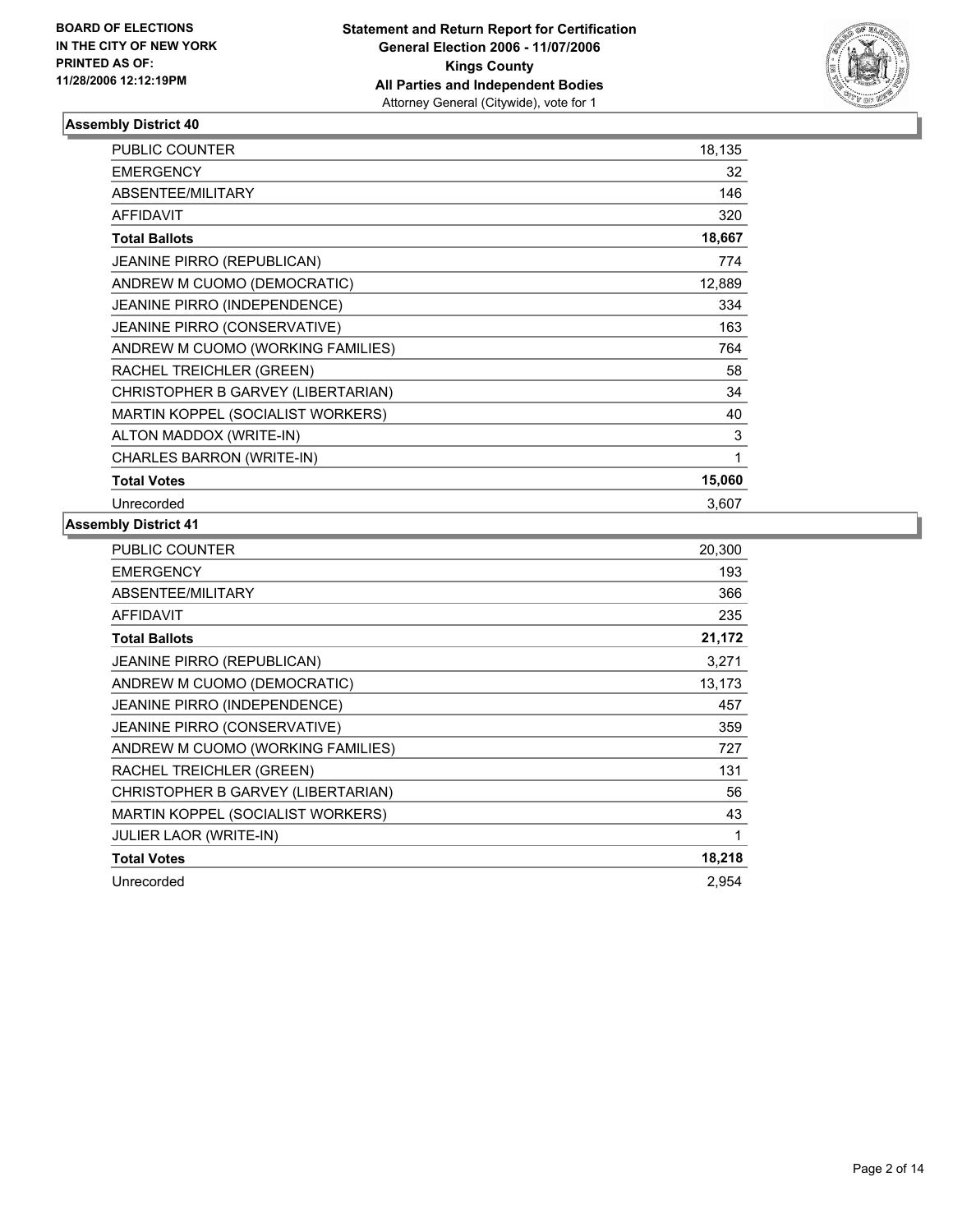

| <b>PUBLIC COUNTER</b>              | 15,674 |  |
|------------------------------------|--------|--|
| <b>EMERGENCY</b>                   | 254    |  |
| ABSENTEE/MILITARY                  | 239    |  |
| AFFIDAVIT                          | 299    |  |
| <b>Total Ballots</b>               | 16,528 |  |
| <b>JEANINE PIRRO (REPUBLICAN)</b>  | 1,252  |  |
| ANDREW M CUOMO (DEMOCRATIC)        | 11,179 |  |
| JEANINE PIRRO (INDEPENDENCE)       | 292    |  |
| JEANINE PIRRO (CONSERVATIVE)       | 185    |  |
| ANDREW M CUOMO (WORKING FAMILIES)  | 921    |  |
| RACHEL TREICHLER (GREEN)           | 138    |  |
| CHRISTOPHER B GARVEY (LIBERTARIAN) | 41     |  |
| MARTIN KOPPEL (SOCIALIST WORKERS)  | 37     |  |
| <b>Total Votes</b>                 | 14,045 |  |
| Unrecorded                         | 2.483  |  |

| PUBLIC COUNTER                      | 18,188 |
|-------------------------------------|--------|
| <b>EMERGENCY</b>                    | 40     |
| ABSENTEE/MILITARY                   | 330    |
| <b>AFFIDAVIT</b>                    | 294    |
| <b>Total Ballots</b>                | 18,897 |
| <b>JEANINE PIRRO (REPUBLICAN)</b>   | 1,032  |
| ANDREW M CUOMO (DEMOCRATIC)         | 13,138 |
| <b>JEANINE PIRRO (INDEPENDENCE)</b> | 345    |
| JEANINE PIRRO (CONSERVATIVE)        | 201    |
| ANDREW M CUOMO (WORKING FAMILIES)   | 1,045  |
| RACHEL TREICHLER (GREEN)            | 121    |
| CHRISTOPHER B GARVEY (LIBERTARIAN)  | 33     |
| MARTIN KOPPEL (SOCIALIST WORKERS)   | 54     |
| WILE E. CARLINO (WRITE-IN)          | 1      |
| <b>Total Votes</b>                  | 15,970 |
| Unrecorded                          | 2,927  |
|                                     |        |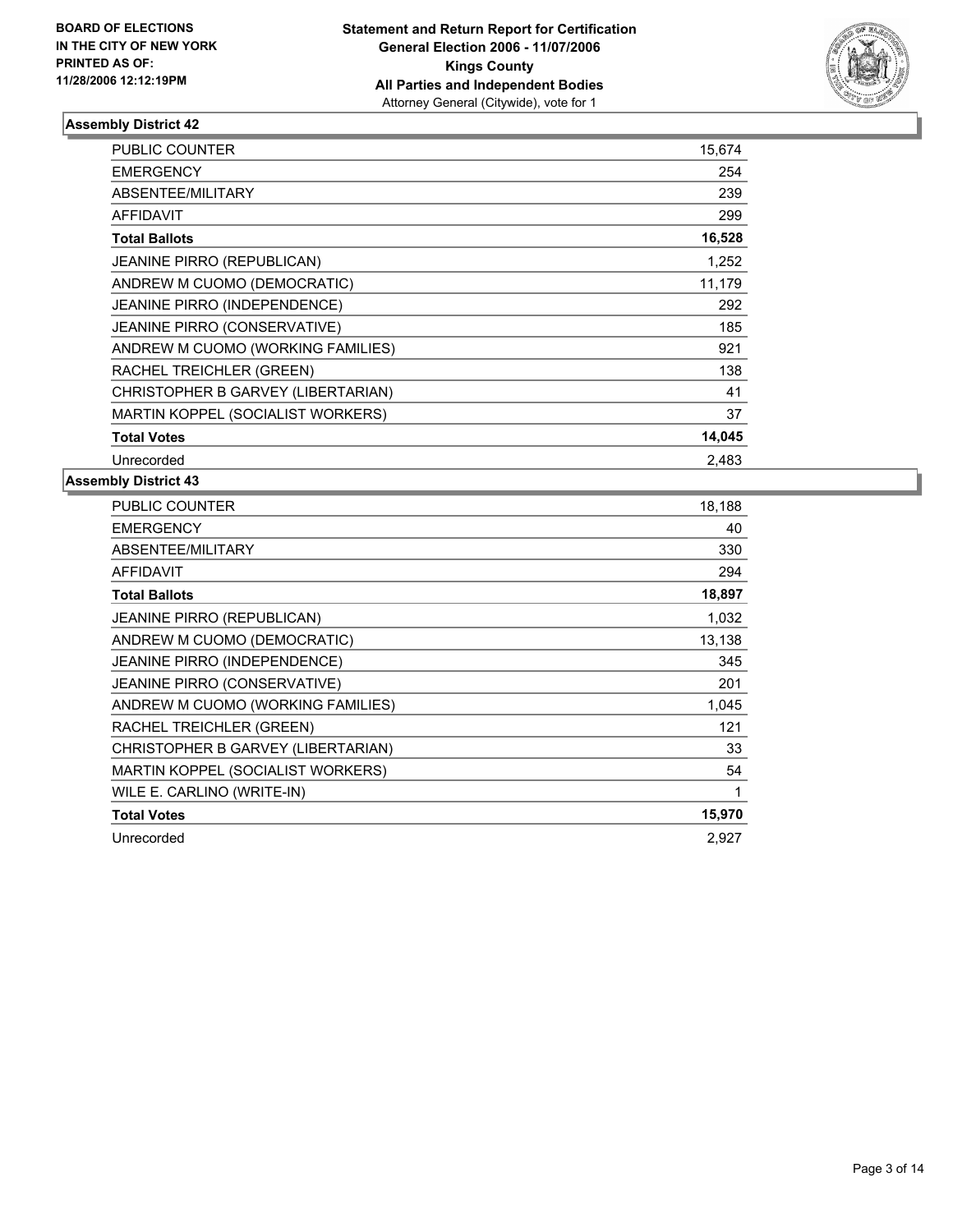

| PUBLIC COUNTER                      | 21,218 |
|-------------------------------------|--------|
| <b>EMERGENCY</b>                    | 101    |
| <b>ABSENTEE/MILITARY</b>            | 451    |
| <b>AFFIDAVIT</b>                    | 517    |
| <b>Total Ballots</b>                | 22,430 |
| <b>JEANINE PIRRO (REPUBLICAN)</b>   | 2,785  |
| ANDREW M CUOMO (DEMOCRATIC)         | 12,005 |
| JEANINE PIRRO (INDEPENDENCE)        | 443    |
| <b>JEANINE PIRRO (CONSERVATIVE)</b> | 363    |
| ANDREW M CUOMO (WORKING FAMILIES)   | 3,118  |
| RACHEL TREICHLER (GREEN)            | 729    |
| CHRISTOPHER B GARVEY (LIBERTARIAN)  | 113    |
| MARTIN KOPPEL (SOCIALIST WORKERS)   | 84     |
| <b>MARK GREEN (WRITE-IN)</b>        |        |
| <b>Total Votes</b>                  | 19,641 |
| Unrecorded                          | 2,789  |

| <b>PUBLIC COUNTER</b>              | 14,026 |
|------------------------------------|--------|
| <b>EMERGENCY</b>                   | 97     |
| ABSENTEE/MILITARY                  | 399    |
| <b>AFFIDAVIT</b>                   | 144    |
| <b>Total Ballots</b>               | 14,752 |
| <b>JEANINE PIRRO (REPUBLICAN)</b>  | 3,660  |
| ANDREW M CUOMO (DEMOCRATIC)        | 7,463  |
| JEANINE PIRRO (INDEPENDENCE)       | 327    |
| JEANINE PIRRO (CONSERVATIVE)       | 355    |
| ANDREW M CUOMO (WORKING FAMILIES)  | 370    |
| RACHEL TREICHLER (GREEN)           | 149    |
| CHRISTOPHER B GARVEY (LIBERTARIAN) | 67     |
| MARTIN KOPPEL (SOCIALIST WORKERS)  | 39     |
| ALTON MADDOX (WRITE-IN)            |        |
| <b>JESSE GREENSPAN (WRITE-IN)</b>  |        |
| TINA F. GRAY (WRITE-IN)            |        |
| <b>Total Votes</b>                 | 12,433 |
| Unrecorded                         | 2,319  |
|                                    |        |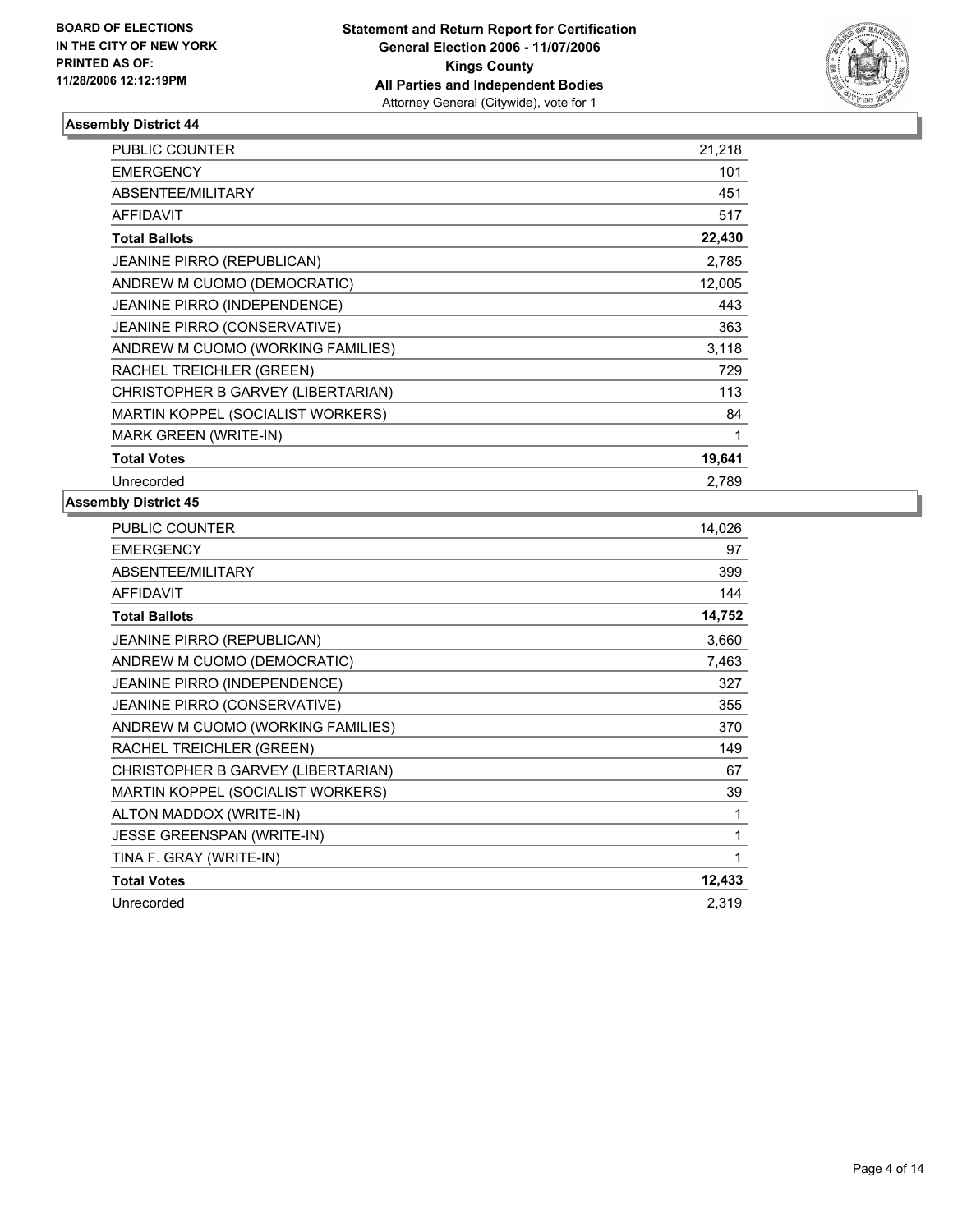

| PUBLIC COUNTER                     | 18,658         |
|------------------------------------|----------------|
| <b>EMERGENCY</b>                   | 0              |
| <b>ABSENTEE/MILITARY</b>           | 527            |
| <b>AFFIDAVIT</b>                   | 291            |
| <b>Total Ballots</b>               | 19,537         |
| JEANINE PIRRO (REPUBLICAN)         | 4,012          |
| ANDREW M CUOMO (DEMOCRATIC)        | 10,109         |
| JEANINE PIRRO (INDEPENDENCE)       | 395            |
| JEANINE PIRRO (CONSERVATIVE)       | 436            |
| ANDREW M CUOMO (WORKING FAMILIES)  | 569            |
| RACHEL TREICHLER (GREEN)           | 182            |
| CHRISTOPHER B GARVEY (LIBERTARIAN) | 88             |
| MARTIN KOPPEL (SOCIALIST WORKERS)  | 44             |
| JOHN ST JOHN (WRITE-IN)            | 1              |
| <b>MARK GREEN (WRITE-IN)</b>       | $\overline{2}$ |
| MIKAYLA DELORENZO (WRITE-IN)       | 1              |
| <b>Total Votes</b>                 | 15,839         |
| Unrecorded                         | 3,698          |

| PUBLIC COUNTER                     | 12,767 |
|------------------------------------|--------|
| <b>EMERGENCY</b>                   | 5      |
| ABSENTEE/MILITARY                  | 380    |
| AFFIDAVIT                          | 171    |
| <b>Total Ballots</b>               | 13,377 |
| JEANINE PIRRO (REPUBLICAN)         | 3,122  |
| ANDREW M CUOMO (DEMOCRATIC)        | 6,683  |
| JEANINE PIRRO (INDEPENDENCE)       | 250    |
| JEANINE PIRRO (CONSERVATIVE)       | 261    |
| ANDREW M CUOMO (WORKING FAMILIES)  | 342    |
| RACHEL TREICHLER (GREEN)           | 116    |
| CHRISTOPHER B GARVEY (LIBERTARIAN) | 51     |
| MARTIN KOPPEL (SOCIALIST WORKERS)  | 22     |
| <b>Total Votes</b>                 | 10,847 |
| Unrecorded                         | 2,530  |
|                                    |        |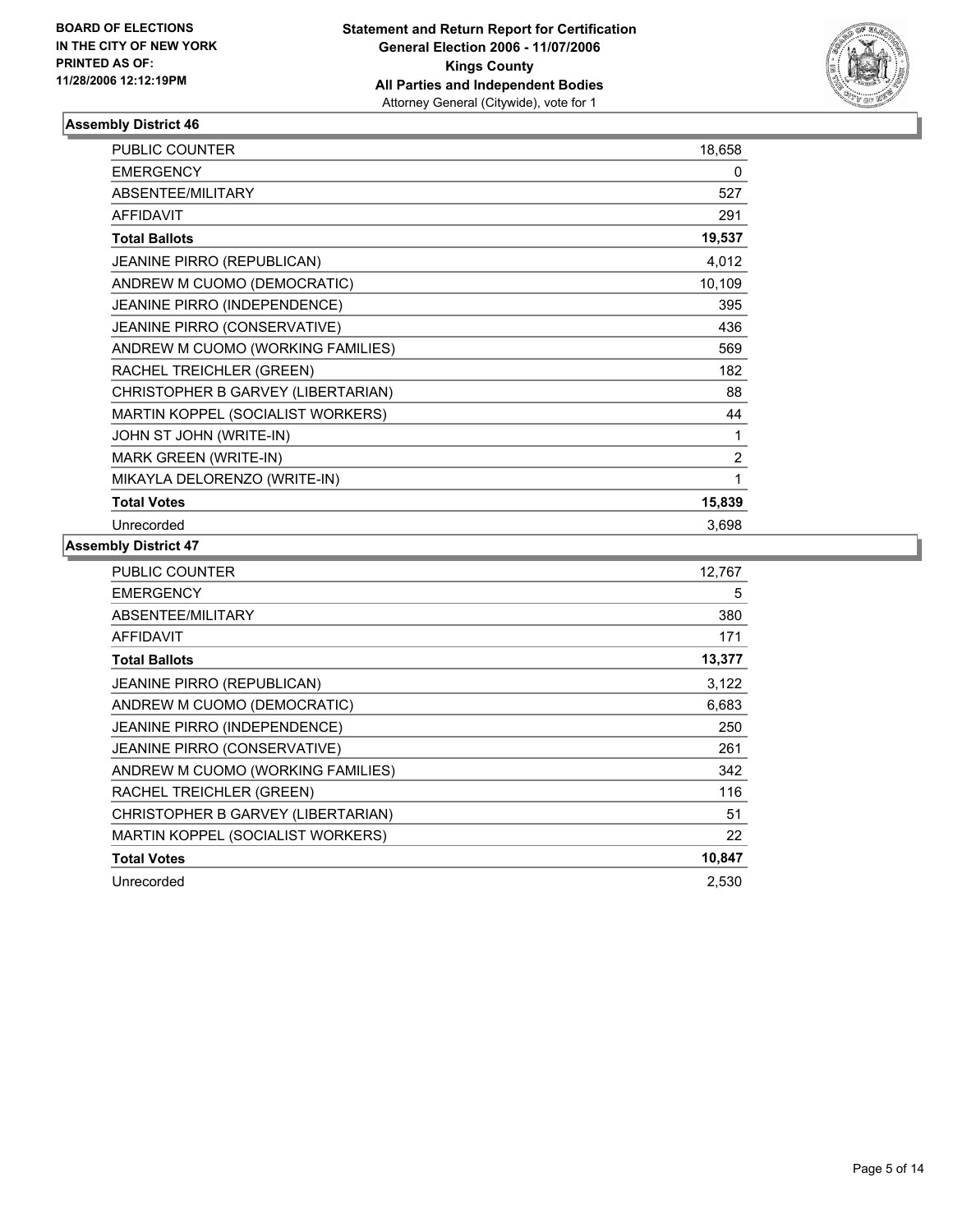

| PUBLIC COUNTER                      | 12,192 |
|-------------------------------------|--------|
| <b>EMERGENCY</b>                    | 67     |
| <b>ABSENTEE/MILITARY</b>            | 274    |
| <b>AFFIDAVIT</b>                    | 108    |
| <b>Total Ballots</b>                | 12,797 |
| <b>JEANINE PIRRO (REPUBLICAN)</b>   | 3,965  |
| ANDREW M CUOMO (DEMOCRATIC)         | 5,342  |
| JEANINE PIRRO (INDEPENDENCE)        | 252    |
| <b>JEANINE PIRRO (CONSERVATIVE)</b> | 500    |
| ANDREW M CUOMO (WORKING FAMILIES)   | 262    |
| RACHEL TREICHLER (GREEN)            | 122    |
| CHRISTOPHER B GARVEY (LIBERTARIAN)  | 47     |
| MARTIN KOPPEL (SOCIALIST WORKERS)   | 33     |
| RUDOLPH GIULIANI (WRITE-IN)         |        |
| <b>Total Votes</b>                  | 10,524 |
| Unrecorded                          | 2,273  |

| <b>PUBLIC COUNTER</b>              | 11,511 |
|------------------------------------|--------|
| <b>EMERGENCY</b>                   | 0      |
| ABSENTEE/MILITARY                  | 267    |
| <b>AFFIDAVIT</b>                   | 136    |
| <b>Total Ballots</b>               | 11,972 |
| <b>JEANINE PIRRO (REPUBLICAN)</b>  | 3,315  |
| ANDREW M CUOMO (DEMOCRATIC)        | 5,644  |
| JEANINE PIRRO (INDEPENDENCE)       | 232    |
| JEANINE PIRRO (CONSERVATIVE)       | 359    |
| ANDREW M CUOMO (WORKING FAMILIES)  | 288    |
| RACHEL TREICHLER (GREEN)           | 67     |
| CHRISTOPHER B GARVEY (LIBERTARIAN) | 44     |
| MARTIN KOPPEL (SOCIALIST WORKERS)  | 24     |
| HARRY GRUEN (WRITE-IN)             |        |
| NINA GROSS (WRITE-IN)              |        |
| THOMAS ALBINI (WRITE-IN)           |        |
| <b>Total Votes</b>                 | 9,976  |
| Unrecorded                         | 1,996  |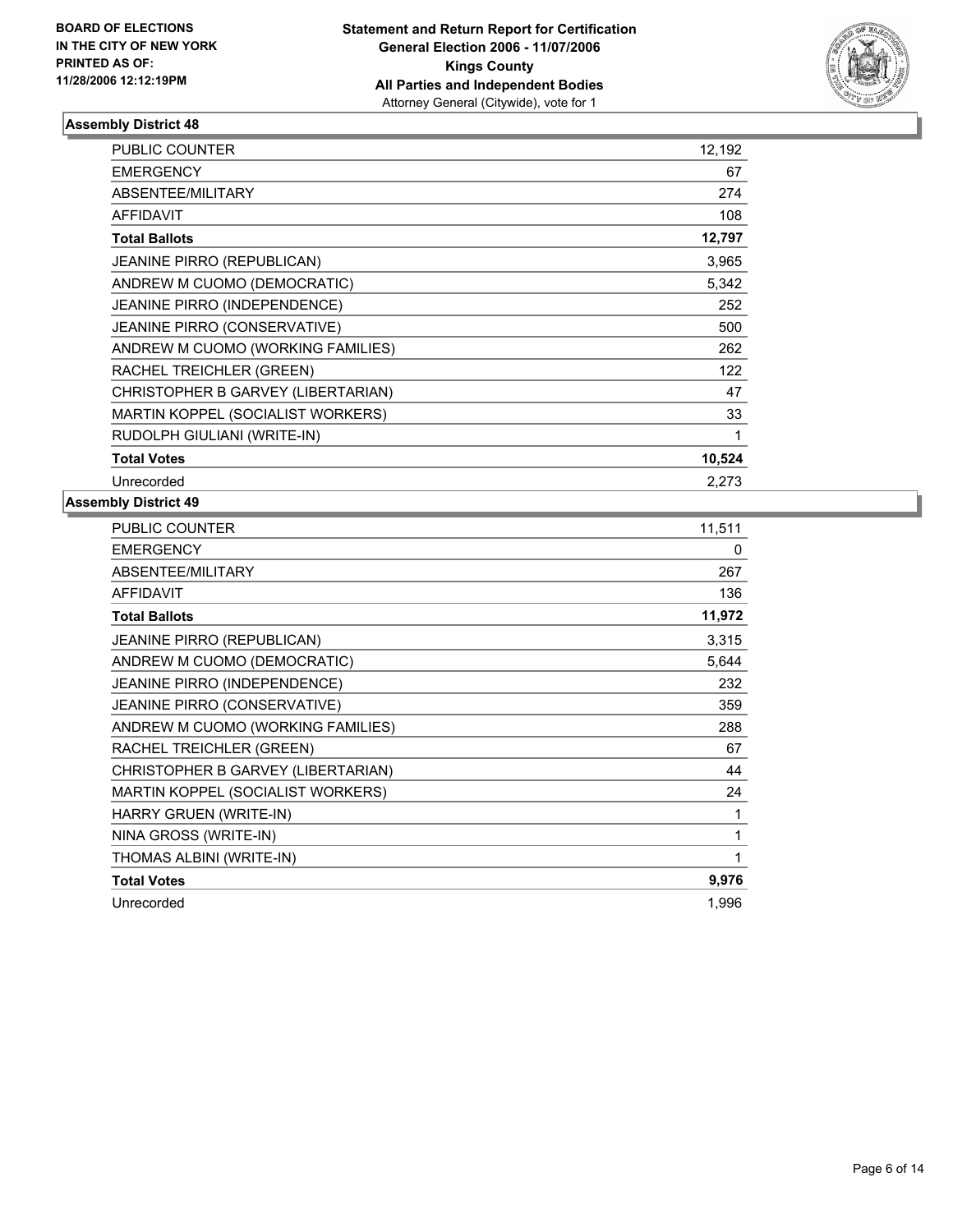

| <b>PUBLIC COUNTER</b>               | 14,709 |  |
|-------------------------------------|--------|--|
| <b>EMERGENCY</b>                    | 317    |  |
| ABSENTEE/MILITARY                   | 247    |  |
| <b>AFFIDAVIT</b>                    | 596    |  |
| <b>Total Ballots</b>                | 15,928 |  |
| <b>JEANINE PIRRO (REPUBLICAN)</b>   | 1,725  |  |
| ANDREW M CUOMO (DEMOCRATIC)         | 9,350  |  |
| JEANINE PIRRO (INDEPENDENCE)        | 295    |  |
| <b>JEANINE PIRRO (CONSERVATIVE)</b> | 150    |  |
| ANDREW M CUOMO (WORKING FAMILIES)   | 1,434  |  |
| RACHEL TREICHLER (GREEN)            | 626    |  |
| CHRISTOPHER B GARVEY (LIBERTARIAN)  | 93     |  |
| MARTIN KOPPEL (SOCIALIST WORKERS)   | 68     |  |
| ANDREW J. SANABRIA (WRITE-IN)       |        |  |
| <b>Total Votes</b>                  | 13,742 |  |
| Unrecorded                          | 2,186  |  |

| PUBLIC COUNTER                     | 10,691 |
|------------------------------------|--------|
| <b>EMERGENCY</b>                   | 109    |
| ABSENTEE/MILITARY                  | 143    |
| <b>AFFIDAVIT</b>                   | 248    |
| <b>Total Ballots</b>               | 11,240 |
| JEANINE PIRRO (REPUBLICAN)         | 1,253  |
| ANDREW M CUOMO (DEMOCRATIC)        | 6,349  |
| JEANINE PIRRO (INDEPENDENCE)       | 198    |
| JEANINE PIRRO (CONSERVATIVE)       | 165    |
| ANDREW M CUOMO (WORKING FAMILIES)  | 780    |
| RACHEL TREICHLER (GREEN)           | 204    |
| CHRISTOPHER B GARVEY (LIBERTARIAN) | 47     |
| MARTIN KOPPEL (SOCIALIST WORKERS)  | 35     |
| <b>Total Votes</b>                 | 9,031  |
| Unrecorded                         | 2,209  |
|                                    |        |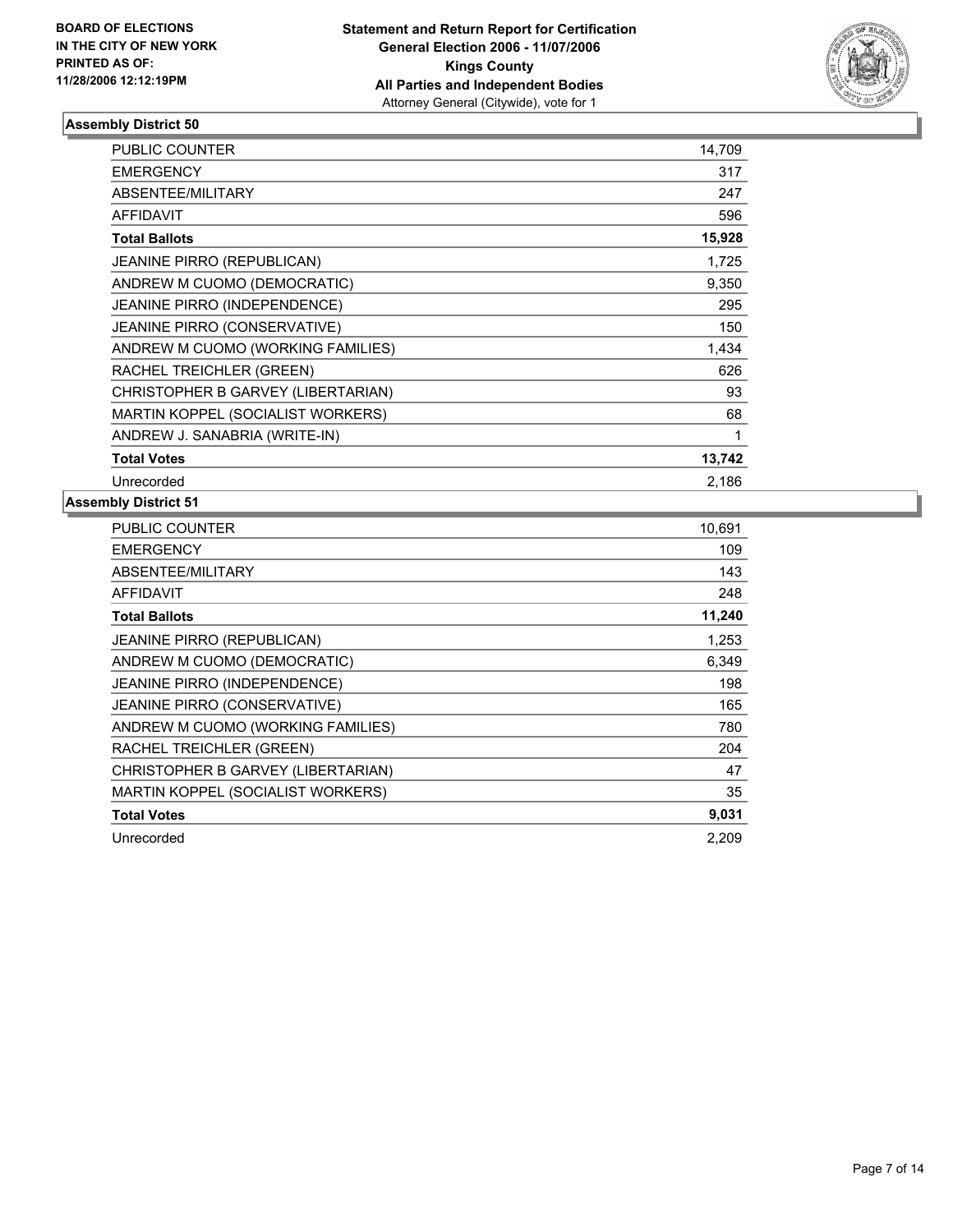

| <b>PUBLIC COUNTER</b>              | 15,410 |
|------------------------------------|--------|
| <b>EMERGENCY</b>                   | 68     |
| ABSENTEE/MILITARY                  | 158    |
| <b>AFFIDAVIT</b>                   | 453    |
| <b>Total Ballots</b>               | 16,123 |
| <b>JEANINE PIRRO (REPUBLICAN)</b>  | 847    |
| ANDREW M CUOMO (DEMOCRATIC)        | 10,454 |
| JEANINE PIRRO (INDEPENDENCE)       | 224    |
| JEANINE PIRRO (CONSERVATIVE)       | 133    |
| ANDREW M CUOMO (WORKING FAMILIES)  | 821    |
| RACHEL TREICHLER (GREEN)           | 338    |
| CHRISTOPHER B GARVEY (LIBERTARIAN) | 59     |
| MARTIN KOPPEL (SOCIALIST WORKERS)  | 54     |
| <b>Total Votes</b>                 | 12,930 |
| Unrecorded                         | 3,193  |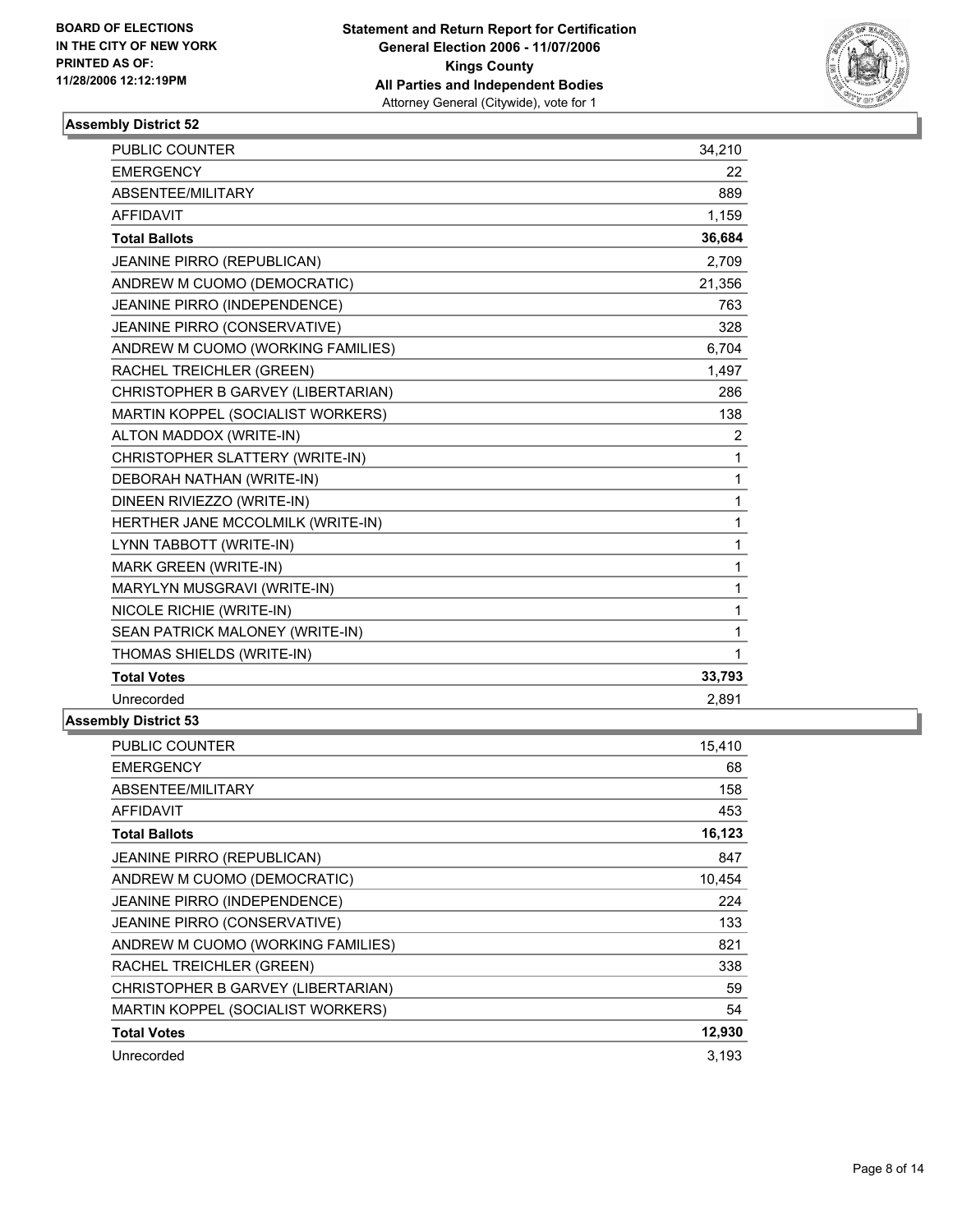

| <b>PUBLIC COUNTER</b>               | 11,737 |
|-------------------------------------|--------|
| <b>EMERGENCY</b>                    | 126    |
| ABSENTEE/MILITARY                   | 84     |
| <b>AFFIDAVIT</b>                    | 281    |
| <b>Total Ballots</b>                | 12,243 |
| <b>JEANINE PIRRO (REPUBLICAN)</b>   | 552    |
| ANDREW M CUOMO (DEMOCRATIC)         | 8,088  |
| JEANINE PIRRO (INDEPENDENCE)        | 225    |
| <b>JEANINE PIRRO (CONSERVATIVE)</b> | 120    |
| ANDREW M CUOMO (WORKING FAMILIES)   | 508    |
| RACHEL TREICHLER (GREEN)            | 64     |
| CHRISTOPHER B GARVEY (LIBERTARIAN)  | 25     |
| MARTIN KOPPEL (SOCIALIST WORKERS)   | 38     |
| CHARLES BARRON (WRITE-IN)           |        |
| <b>Total Votes</b>                  | 9,621  |
| Unrecorded                          | 2,622  |

| <b>PUBLIC COUNTER</b>              | 14,766 |
|------------------------------------|--------|
| <b>EMERGENCY</b>                   | 20     |
| ABSENTEE/MILITARY                  | 152    |
| <b>AFFIDAVIT</b>                   | 286    |
| <b>Total Ballots</b>               | 15,237 |
| <b>JEANINE PIRRO (REPUBLICAN)</b>  | 511    |
| ANDREW M CUOMO (DEMOCRATIC)        | 10,323 |
| JEANINE PIRRO (INDEPENDENCE)       | 327    |
| JEANINE PIRRO (CONSERVATIVE)       | 131    |
| ANDREW M CUOMO (WORKING FAMILIES)  | 725    |
| RACHEL TREICHLER (GREEN)           | 73     |
| CHRISTOPHER B GARVEY (LIBERTARIAN) | 40     |
| MARTIN KOPPEL (SOCIALIST WORKERS)  | 36     |
| YOLANDA DICKERSON (WRITE-IN)       | 1      |
| <b>Total Votes</b>                 | 12,167 |
| Unrecorded                         | 3,070  |
|                                    |        |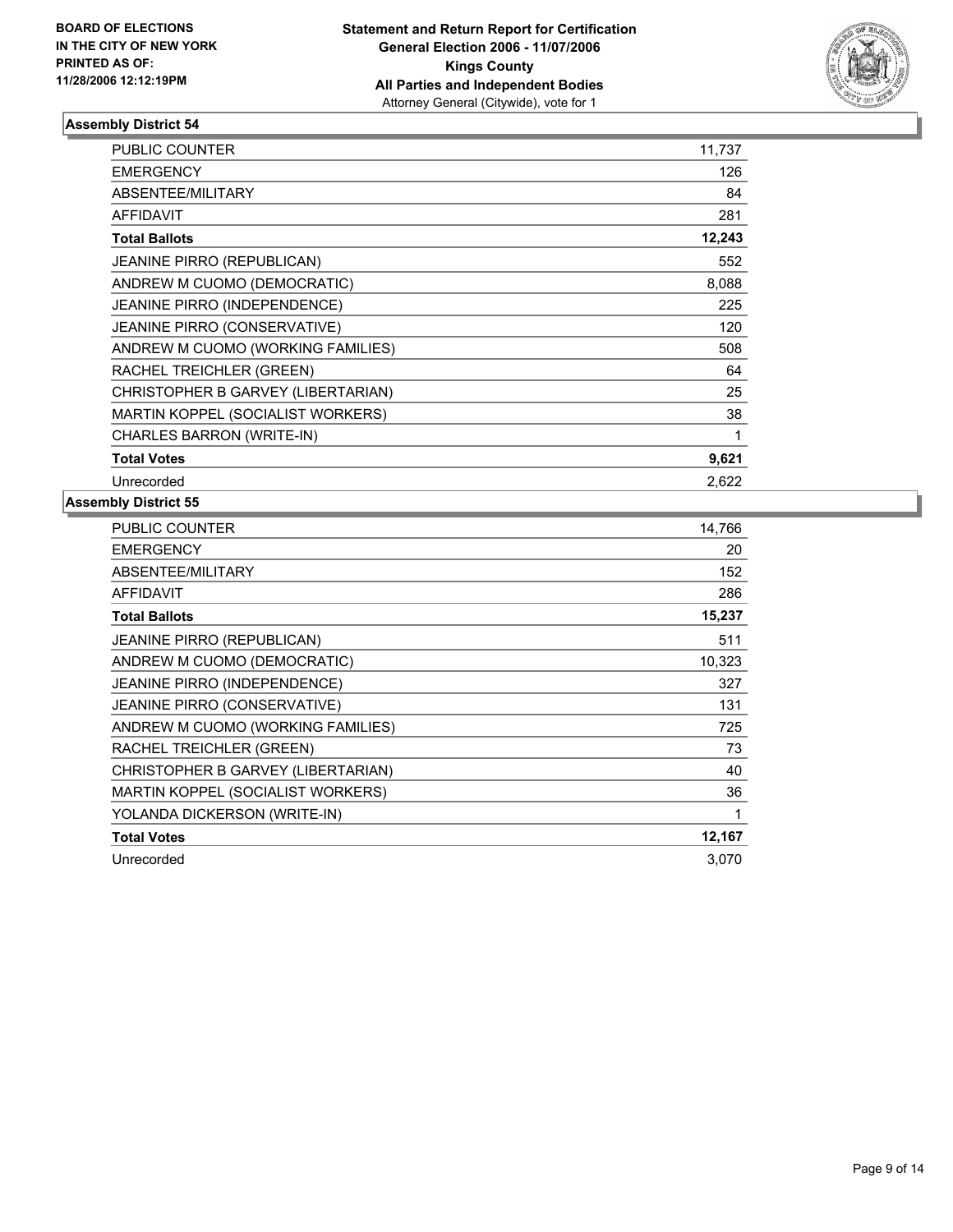

| <b>PUBLIC COUNTER</b>               | 16,670 |
|-------------------------------------|--------|
| <b>EMERGENCY</b>                    | 121    |
| ABSENTEE/MILITARY                   | 217    |
| <b>AFFIDAVIT</b>                    | 436    |
| <b>Total Ballots</b>                | 17,456 |
| JEANINE PIRRO (REPUBLICAN)          | 655    |
| ANDREW M CUOMO (DEMOCRATIC)         | 11,915 |
| JEANINE PIRRO (INDEPENDENCE)        | 416    |
| <b>JEANINE PIRRO (CONSERVATIVE)</b> | 156    |
| ANDREW M CUOMO (WORKING FAMILIES)   | 887    |
| RACHEL TREICHLER (GREEN)            | 157    |
| CHRISTOPHER B GARVEY (LIBERTARIAN)  | 62     |
| MARTIN KOPPEL (SOCIALIST WORKERS)   | 59     |
| ANDREW CUOMO (WRITE-IN)             | 2      |
| CHARLES BARRON (WRITE-IN)           | 1      |
| SONNY CARSON (WRITE-IN)             |        |
| <b>Total Votes</b>                  | 14,311 |
| Unrecorded                          | 3,145  |

| PUBLIC COUNTER                     | 23,380 |
|------------------------------------|--------|
| <b>EMERGENCY</b>                   | 67     |
| ABSENTEE/MILITARY                  | 401    |
| <b>AFFIDAVIT</b>                   | 715    |
| <b>Total Ballots</b>               | 24,649 |
| <b>JEANINE PIRRO (REPUBLICAN)</b>  | 932    |
| ANDREW M CUOMO (DEMOCRATIC)        | 15,668 |
| JEANINE PIRRO (INDEPENDENCE)       | 598    |
| JEANINE PIRRO (CONSERVATIVE)       | 171    |
| ANDREW M CUOMO (WORKING FAMILIES)  | 3,096  |
| RACHEL TREICHLER (GREEN)           | 648    |
| CHRISTOPHER B GARVEY (LIBERTARIAN) | 114    |
| MARTIN KOPPEL (SOCIALIST WORKERS)  | 114    |
| <b>MARK GREEN (WRITE-IN)</b>       |        |
| NET TURNER (WRITE-IN)              |        |
| <b>Total Votes</b>                 | 21,343 |
| Unrecorded                         | 3,306  |
|                                    |        |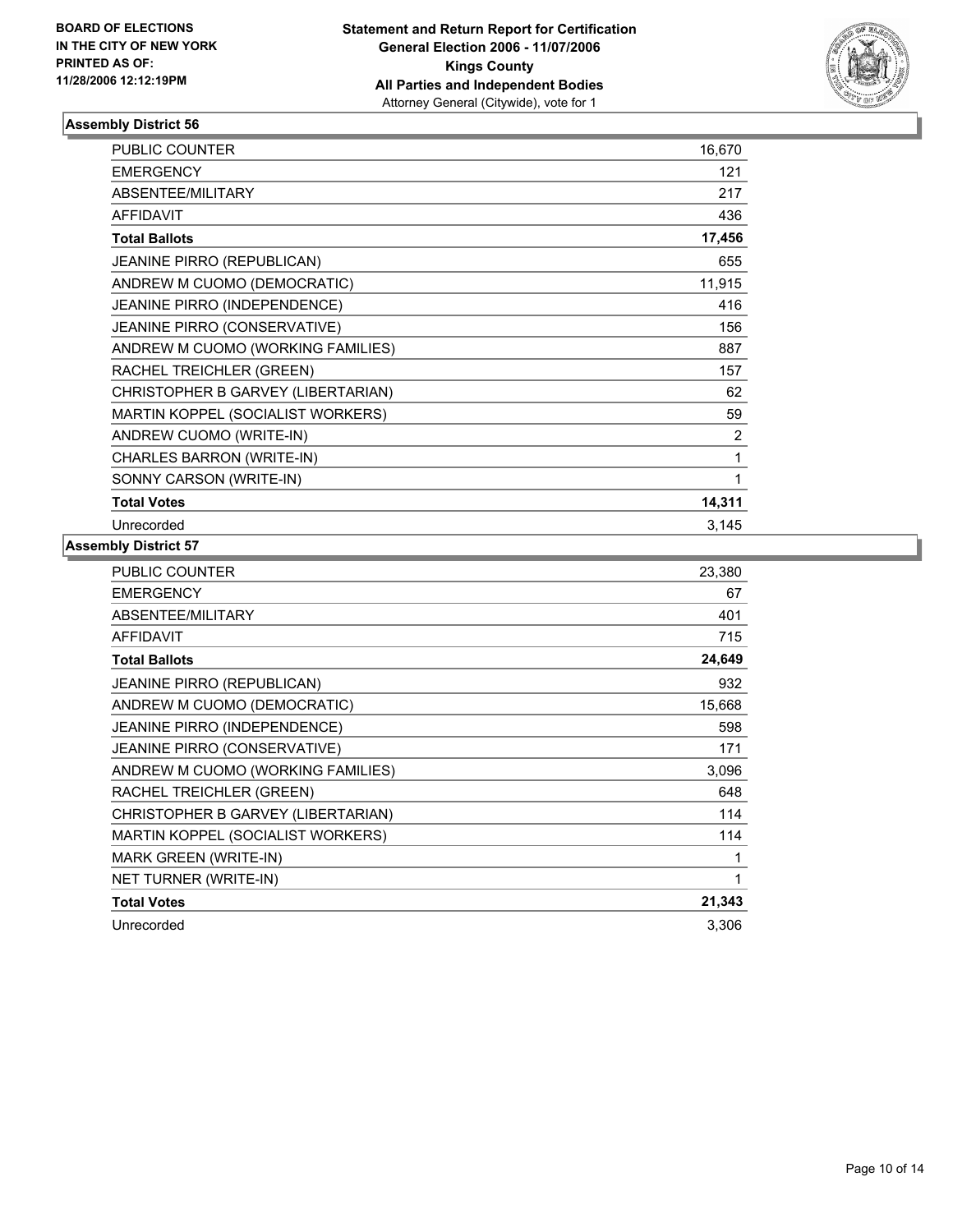

| <b>PUBLIC COUNTER</b>               | 18,903 |  |
|-------------------------------------|--------|--|
| <b>EMERGENCY</b>                    | 63     |  |
| ABSENTEE/MILITARY                   | 326    |  |
| AFFIDAVIT                           | 293    |  |
| <b>Total Ballots</b>                | 19,620 |  |
| <b>JEANINE PIRRO (REPUBLICAN)</b>   | 773    |  |
| ANDREW M CUOMO (DEMOCRATIC)         | 14,651 |  |
| JEANINE PIRRO (INDEPENDENCE)        | 298    |  |
| <b>JEANINE PIRRO (CONSERVATIVE)</b> | 145    |  |
| ANDREW M CUOMO (WORKING FAMILIES)   | 937    |  |
| RACHEL TREICHLER (GREEN)            | 55     |  |
| CHRISTOPHER B GARVEY (LIBERTARIAN)  | 29     |  |
| MARTIN KOPPEL (SOCIALIST WORKERS)   | 34     |  |
| <b>Total Votes</b>                  | 16,922 |  |
| Unrecorded                          | 2,698  |  |

| PUBLIC COUNTER                      | 19,385 |
|-------------------------------------|--------|
| <b>EMERGENCY</b>                    | 63     |
| ABSENTEE/MILITARY                   | 286    |
| <b>AFFIDAVIT</b>                    | 307    |
| <b>Total Ballots</b>                | 20,098 |
| <b>JEANINE PIRRO (REPUBLICAN)</b>   | 3,847  |
| ANDREW M CUOMO (DEMOCRATIC)         | 11,963 |
| <b>JEANINE PIRRO (INDEPENDENCE)</b> | 454    |
| JEANINE PIRRO (CONSERVATIVE)        | 516    |
| ANDREW M CUOMO (WORKING FAMILIES)   | 625    |
| RACHEL TREICHLER (GREEN)            | 109    |
| CHRISTOPHER B GARVEY (LIBERTARIAN)  | 64     |
| MARTIN KOPPEL (SOCIALIST WORKERS)   | 20     |
| <b>JULIEN GRANT (WRITE-IN)</b>      | 1      |
| <b>Total Votes</b>                  | 17,599 |
| Unrecorded                          | 2.499  |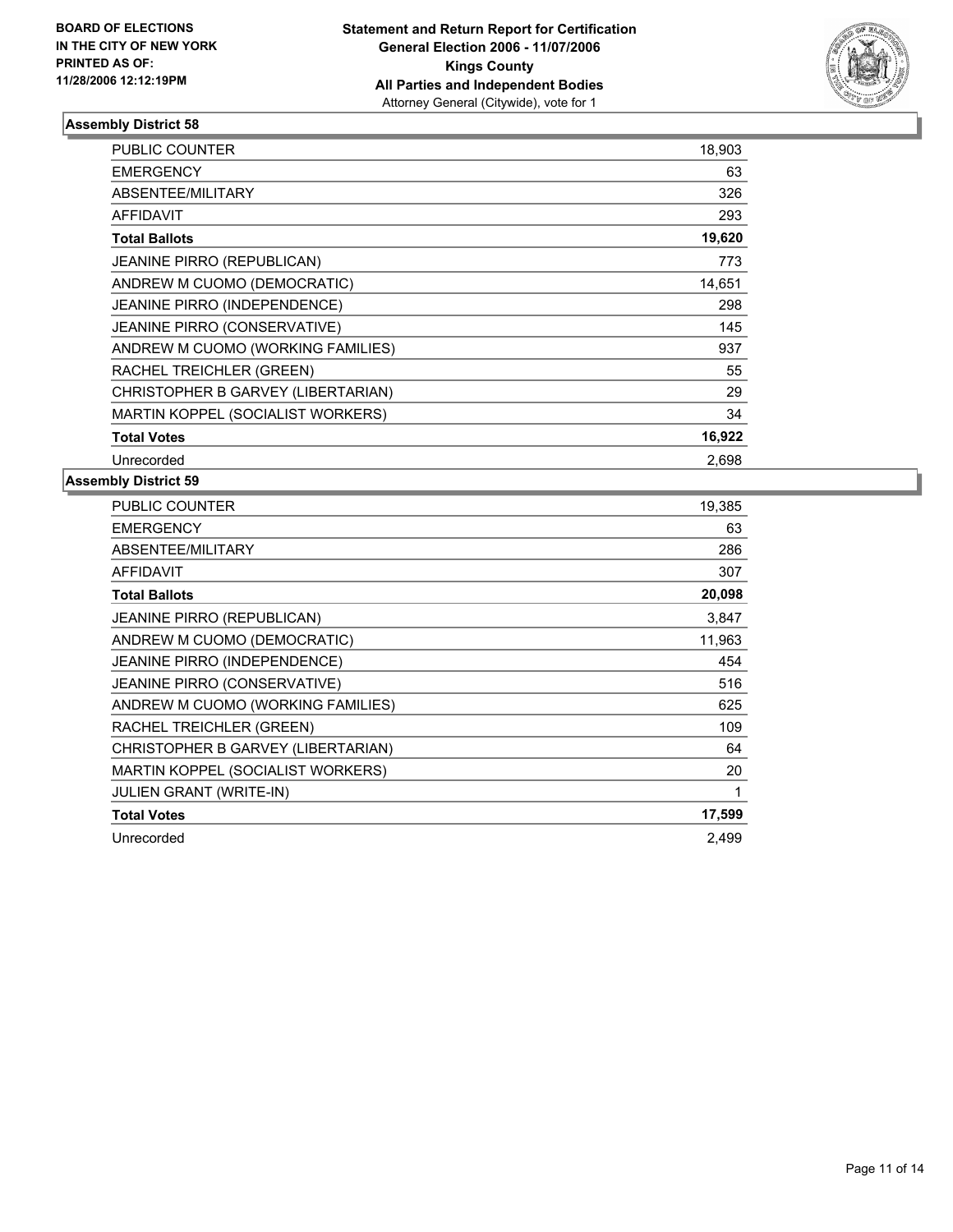

| <b>PUBLIC COUNTER</b>               | 8,673 |
|-------------------------------------|-------|
| <b>EMERGENCY</b>                    | 34    |
| ABSENTEE/MILITARY                   | 214   |
| <b>AFFIDAVIT</b>                    | 149   |
| <b>Total Ballots</b>                | 9,105 |
| JEANINE PIRRO (REPUBLICAN)          | 2,566 |
| ANDREW M CUOMO (DEMOCRATIC)         | 4,208 |
| <b>JEANINE PIRRO (INDEPENDENCE)</b> | 222   |
| JEANINE PIRRO (CONSERVATIVE)        | 470   |
| ANDREW M CUOMO (WORKING FAMILIES)   | 300   |
| RACHEL TREICHLER (GREEN)            | 157   |
| CHRISTOPHER B GARVEY (LIBERTARIAN)  | 84    |
| MARTIN KOPPEL (SOCIALIST WORKERS)   | 18    |
| ELIOT SPITZER (WRITE-IN)            |       |
| <b>Total Votes</b>                  | 8,026 |
| Unrecorded                          | 1.079 |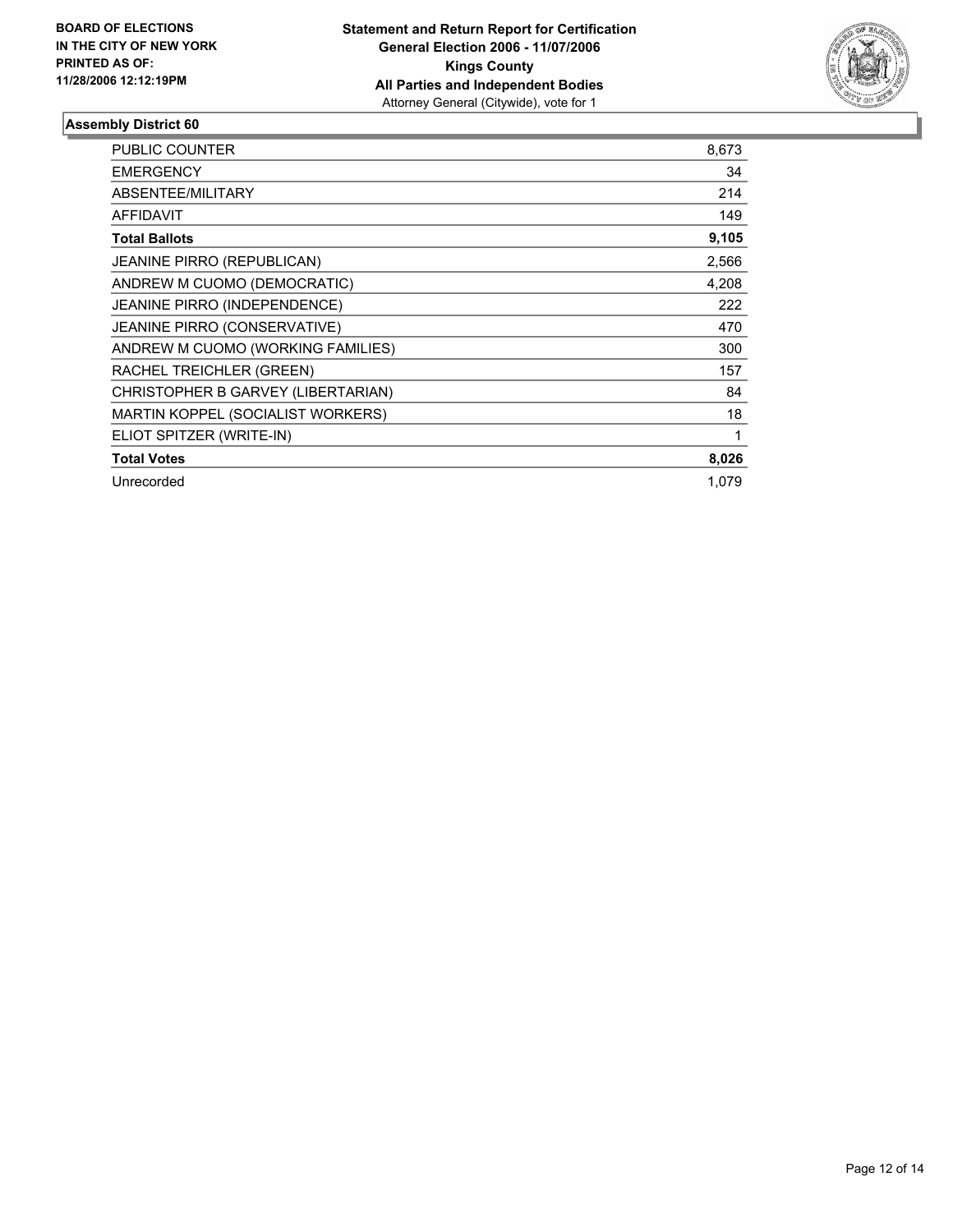

**Total for Attorney General (Citywide) - Kings County**

| PUBLIC COUNTER                     | 351,203 |
|------------------------------------|---------|
| <b>EMERGENCY</b>                   | 1,799   |
| ABSENTEE/MILITARY                  | 6,496   |
| <b>AFFIDAVIT</b>                   | 7,438   |
| <b>Total Ballots</b>               | 368,512 |
| JEANINE PIRRO (REPUBLICAN)         | 43,558  |
| ANDREW M CUOMO (DEMOCRATIC)        | 221,950 |
| JEANINE PIRRO (INDEPENDENCE)       | 7,347   |
| JEANINE PIRRO (CONSERVATIVE)       | 5,667   |
| ANDREW M CUOMO (WORKING FAMILIES)  | 25,223  |
| RACHEL TREICHLER (GREEN)           | 5,741   |
| CHRISTOPHER B GARVEY (LIBERTARIAN) | 1,477   |
| MARTIN KOPPEL (SOCIALIST WORKERS)  | 1,034   |
| ALTON MADDOX (WRITE-IN)            | 6       |
| ANDREW CUOMO (WRITE-IN)            | 2       |
| ANDREW J. SANABRIA (WRITE-IN)      | 1       |
| CHARLES BARRON (WRITE-IN)          | 3       |
| CHRISTOPHER SLATTERY (WRITE-IN)    | 1       |
| DEBORAH NATHAN (WRITE-IN)          | 1       |
| DINEEN RIVIEZZO (WRITE-IN)         | 1       |
| ELIOT SPITZER (WRITE-IN)           | 1       |
| HARRY GRUEN (WRITE-IN)             | 1       |
| HERTHER JANE MCCOLMILK (WRITE-IN)  | 1       |
| JESSE GREENSPAN (WRITE-IN)         | 1       |
| JOHN ST JOHN (WRITE-IN)            | 1       |
| JULIEN GRANT (WRITE-IN)            | 1       |
| <b>JULIER LAOR (WRITE-IN)</b>      | 1       |
| LYNN TABBOTT (WRITE-IN)            | 1       |
| MARK GREEN (WRITE-IN)              | 5       |
| MARYLYN MUSGRAVI (WRITE-IN)        | 1       |
| MIKAYLA DELORENZO (WRITE-IN)       | 1       |
| NET TURNER (WRITE-IN)              | 1       |
| NICOLE RICHIE (WRITE-IN)           | 1       |
| NINA GROSS (WRITE-IN)              | 1       |
| RUDOLPH GIULIANI (WRITE-IN)        | 1       |
| SEAN PATRICK MALONEY (WRITE-IN)    | 1       |
| SONNY CARSON (WRITE-IN)            | 1       |
| THOMAS ALBINI (WRITE-IN)           | 1       |
| THOMAS SHIELDS (WRITE-IN)          | 1       |
| TINA F. GRAY (WRITE-IN)            | 1       |
| WILE E. CARLINO (WRITE-IN)         | 1       |
| YOLANDA DICKERSON (WRITE-IN)       | 1       |
| <b>Total Votes</b>                 | 312,038 |
| Unrecorded                         | 56,474  |